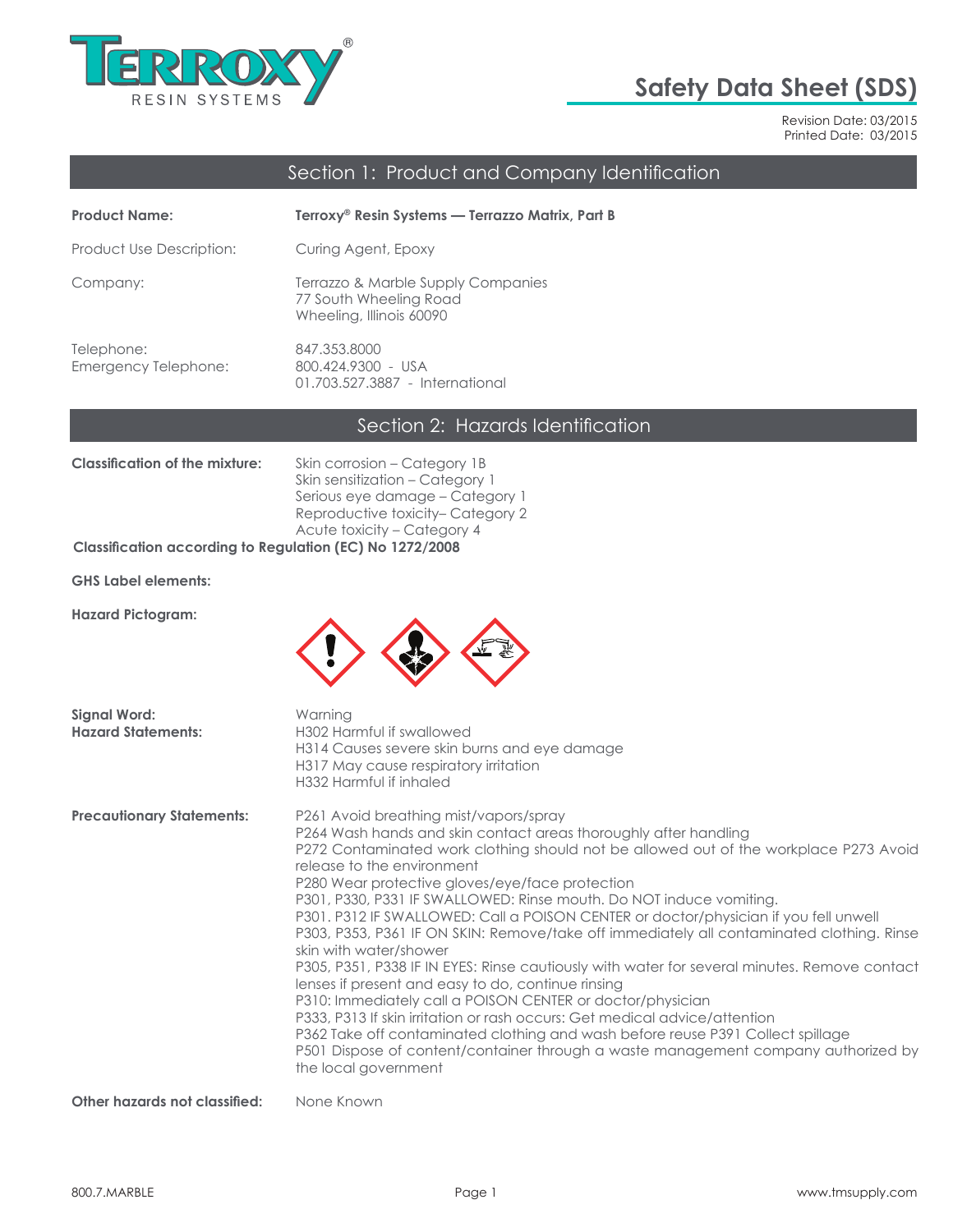

#### This product is a mixture.

| Component                            | CAS#            | Amount        |
|--------------------------------------|-----------------|---------------|
| 4-Nonylphenol                        | 84852-15-3      | $30 - 50\%$   |
| <b>TRIETHYLENETETRAMINE</b>          | $112 - 24 - 3$  | $30 - 50\%$   |
| <b>DIAMINOPOLYPROPYLENE</b>          |                 |               |
| <b>GLYCOL</b>                        | $9046 - 10 - 0$ | $10 - 30\%$   |
| (2-AMINOETHYL) ETHANOLAMINE 111-41-1 |                 | $0.1 - 0.8\%$ |
| Aminoethylpiperazine                 | $140 - 31 - 8$  | $0.1 - 0.5\%$ |
| <b>DIETHYLENETRIAMINE</b>            | $111 - 40 - 0$  | $0.1 - 0.5\%$ |
| <b>TETRAETHYLENEPENTAMINE</b>        | $112 - 57 - 2$  | $0.1 - 0.5\%$ |

Substances listed are present in concentration of 1% or greater, or 0.1% if cited as a potential Carcinogen in the OSHA Hazards communication Standard. Where proprietary ingredient is listed, the identity is available as provided in 29 CFR 1910.1200.

N/E - Not Established

ALL ingredients are registered on TSCA

The remaining components are trade secret.

|                                                           | Section 4: First Aid Measures                                                                                                                                                                                                                                                                                                                                                                                           |
|-----------------------------------------------------------|-------------------------------------------------------------------------------------------------------------------------------------------------------------------------------------------------------------------------------------------------------------------------------------------------------------------------------------------------------------------------------------------------------------------------|
| <b>General advice:</b>                                    | Seek medical advice. If breathing has stopped or is labored, give assisted respirations.<br>Supplemental oxygen may be indicated. If the heart has stopped, trained personnel should<br>begin cardiopulmonary resuscitation immediately.                                                                                                                                                                                |
| Eye contact:                                              | Flush eyes with plenty of water for at least 15 minutes retracting eyelids often. Tilt the head<br>to prevent chemical from transferring to the uncontaminated eye. Get immediate medical<br>attention.                                                                                                                                                                                                                 |
| Skin contact:                                             | Immediately remove contaminated clothing, and any extraneous chemical, if possible to<br>do so without delay. Initiate and maintain gentle and continuous irrigation until the patient<br>receives medical care. Cover wound with sterile dressing. Take off contaminated clothing<br>and shoes immediately. NOTE TO PHYSICIANS: Application of corticosteroid cream has been<br>effective in treating skin irritation. |
| Ingestion:                                                | Do not induce vomiting without medical advice. Never give anything by mouth to an<br>unconscious person. Prevent aspiration of vomit. Turn victim's head to the side.                                                                                                                                                                                                                                                   |
| Inhalation:                                               | Move to fresh air.                                                                                                                                                                                                                                                                                                                                                                                                      |
|                                                           | Section 5: Fire Fighting Measures                                                                                                                                                                                                                                                                                                                                                                                       |
| Suitable extinguishing media:                             | Alcohol-resistant foam<br>Carbon dioxide (CO2)<br>Dry chemical<br>Dry sand<br>Limestone powder                                                                                                                                                                                                                                                                                                                          |
| <b>Specific hazards:</b>                                  | May generate ammonia gas. May generate toxic nitrogen oxide gases. Use of water may<br>result in the formation of very toxic aqueous solutions. Do not allow run-off from fire fighting<br>to enter drains or water courses. Incomplete combustion may form carbon monoxide.<br>Downwind personnel must be evacuated. Burning produces obnoxious and toxic fumes.                                                       |
| <b>Special protective</b><br>equipment for fire-fighters: | Avoid contact with the skin. A face shield should be worn. Use personal protective equipment.<br>Wear for fire-fighters: self contained breathing apparatus for fire fighting if necessary.                                                                                                                                                                                                                             |
| <b>Further information:</b>                               | Do not allow run-off from fire fiahting to enter drains or water courses.                                                                                                                                                                                                                                                                                                                                               |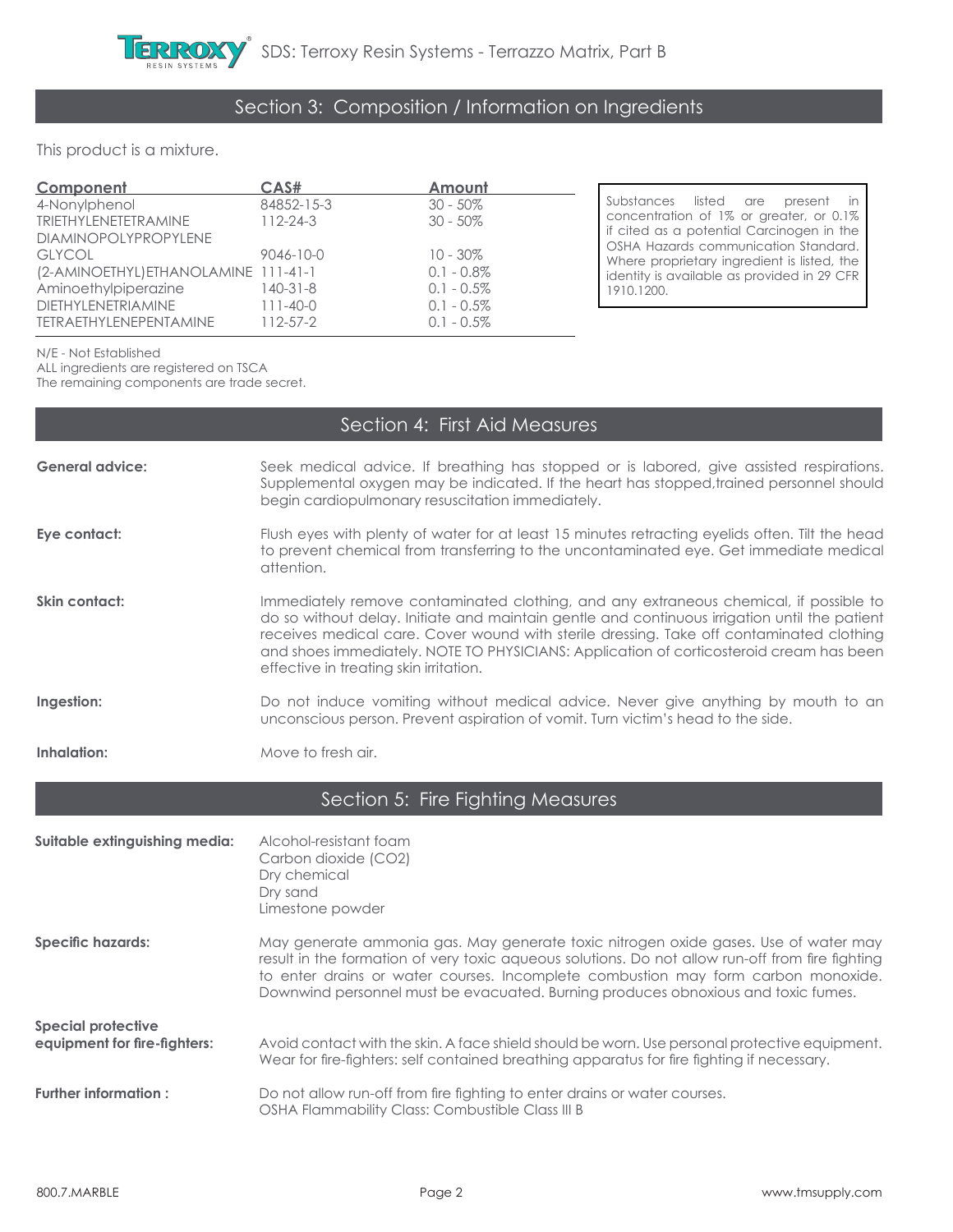

|                                            | Section 6: Accidental Release Measures                                                                                                                                                                                                                                                                                                                          |                                    |                                    |  |
|--------------------------------------------|-----------------------------------------------------------------------------------------------------------------------------------------------------------------------------------------------------------------------------------------------------------------------------------------------------------------------------------------------------------------|------------------------------------|------------------------------------|--|
| <b>Personal precautions:</b>               | Use self-contained breathing apparatus and chemically protective clothing. Wear suitable<br>protective clothing, gloves and eye/face protection. Evacuate personnel to safe areas.                                                                                                                                                                              |                                    |                                    |  |
| <b>Environmental precautions:</b>          | Construct a dike to prevent spreading.                                                                                                                                                                                                                                                                                                                          |                                    |                                    |  |
| Methods for cleaning up:                   | Approach suspected leak areas with caution. Contact Terrazzo and Marble Response Center<br>for advice. Place in appropriate chemical waste container.                                                                                                                                                                                                           |                                    |                                    |  |
| <b>Additional advice:</b>                  | If possible, stop flow of product. Avoid contact. Allow only personnel wearing goggles,<br>neoprene or rubber gloves and protective clothing to clean up spill. In confined areas a full<br>face respirator is recommended.                                                                                                                                     |                                    |                                    |  |
|                                            | Section 7: Handling and Storage                                                                                                                                                                                                                                                                                                                                 |                                    |                                    |  |
| Handling:                                  | Avoid contact with eyes. Avoid contact with skin and eyes. Adhere to work practice rules<br>established by government regulations. Use personal protective equipment. When using, do<br>not eat, drink or smoke.                                                                                                                                                |                                    |                                    |  |
| Storage:                                   | Do not store near acids. Keep containers tightly closed in a dry, cool and well-ventilated<br>place. Do not remove labels from empty containers. If mixtures of Part B and Part A are<br>allowed to remain in the mixing container past the pot life deadline, heat and a strong<br>reaction will result.                                                       |                                    |                                    |  |
| <b>Technical Measures</b><br>/Precautions: | Do not store in reactive metal containers.                                                                                                                                                                                                                                                                                                                      |                                    |                                    |  |
|                                            | Section 8: Exposure Controls / Personal Protection                                                                                                                                                                                                                                                                                                              |                                    |                                    |  |
| <b>Personal Protective Equipment:</b>      |                                                                                                                                                                                                                                                                                                                                                                 |                                    |                                    |  |
| <b>Respiratory Protection:</b>             | Not required for properly ventilated areas. If vapor or mist is generated and the occupational<br>exposure limit is exceeded, use appropriate NIOSH/MSHA approved self contained breathing<br>equipment or a full face respirator. Respirators should be selected by and used following<br>requirements found in OSHA's respirator standards (29 CFR 1910.134). |                                    |                                    |  |
| <b>Ventilation:</b>                        | Mechanical ventilation required if TLV is expected to be exceeded in confined areas.                                                                                                                                                                                                                                                                            |                                    |                                    |  |
| <b>Hand Protection:</b>                    | Recommend wearing disposable latex or nitrile gloves when mixing to protect against<br>incidental contact. If continuous contact is expected, recommend butyl rubber gloves be<br>worn.                                                                                                                                                                         |                                    |                                    |  |
| <b>Eye Protection:</b>                     | Wearsafety glasses with side shields or safety goggles when handling this product. Additionally,<br>wear a face shield when the possibility of splashing liquid exists. Do not wear contact lens.<br>Have an eye wash station available.                                                                                                                        |                                    |                                    |  |
|                                            |                                                                                                                                                                                                                                                                                                                                                                 |                                    |                                    |  |
| <b>Skin and Body Protection:</b>           | Prevent contact with this product. Long sleeve shirts and trouser without cuffs and/or apron<br>is recommended if splashing liquids exists. Other protective equipment may be needed                                                                                                                                                                            |                                    |                                    |  |
| <b>Exposure Limit:</b>                     | depending on condition use.                                                                                                                                                                                                                                                                                                                                     |                                    |                                    |  |
|                                            | <b>Chemical Name</b>                                                                                                                                                                                                                                                                                                                                            | <b>OSHA PEL</b>                    | <b>ACGIHTLV</b>                    |  |
|                                            | 4-Nonylphenol                                                                                                                                                                                                                                                                                                                                                   | Not Established                    | Not Established                    |  |
|                                            | <b>TRIETHYLENETETRAMINE</b>                                                                                                                                                                                                                                                                                                                                     | Not Established                    | Not Established                    |  |
|                                            | DIAMINOPOLYPROPYLENE GLYCOL<br>(2-AMINOETHYL) ETHANOLAMINE                                                                                                                                                                                                                                                                                                      | Not Established<br>Not Established | Not Established<br>Not Established |  |

DIETHYLENETRIAMINE Not Established Not Established TETRAETHYLENEPENTAMINE Not Established Not Established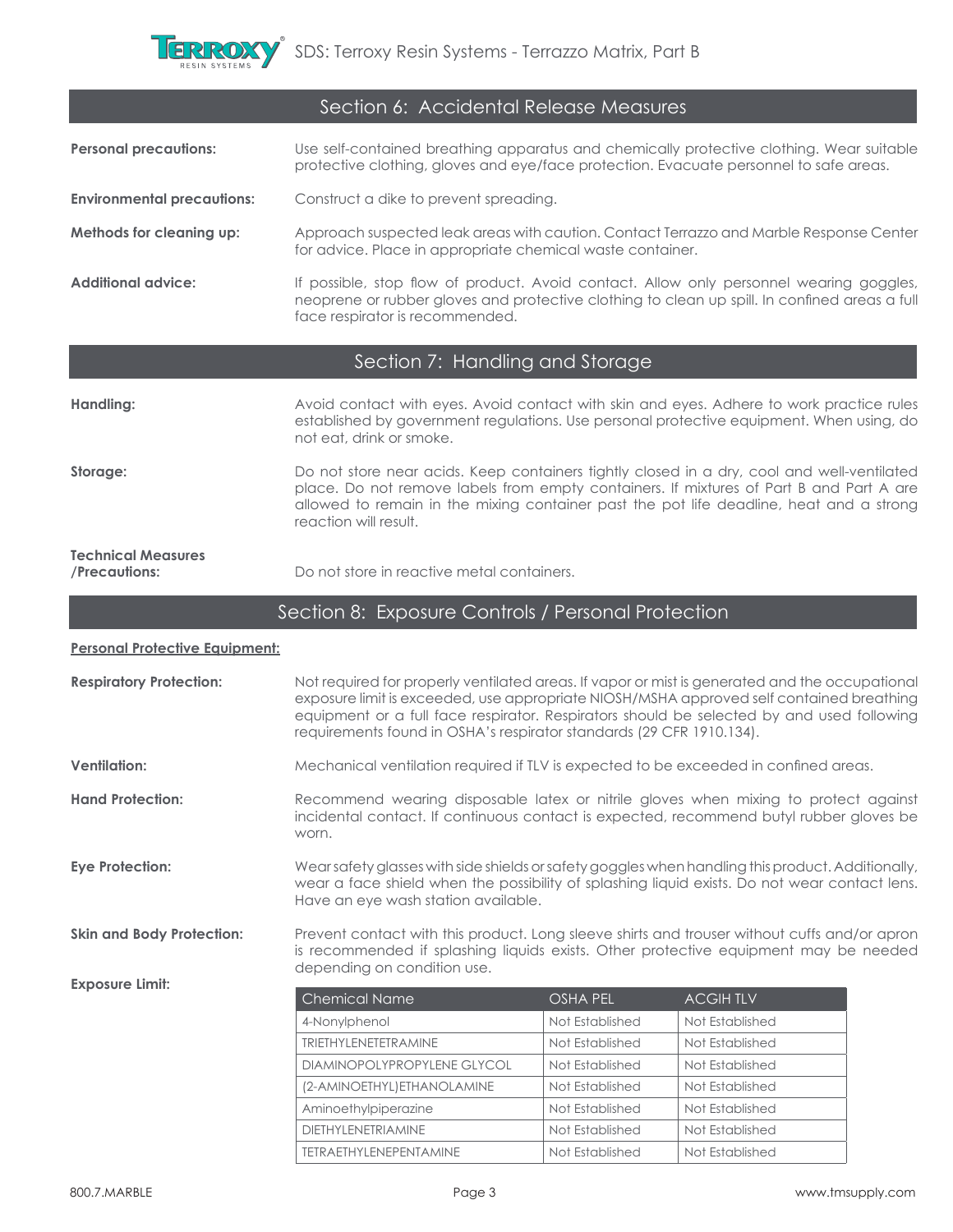

### Section 9: Physical and Chemical Properties

**Form:** Liquid. **Color:** Yellow.<br> **Odor:** Amine-**Relative density:**<br>Vapor pressure: **V.O.C.** 0 g/L **pH:**  $11.20$ <br>**Boiling point/Range:**  $> 392^{\circ}$ F (200°C) **Boiling point/Range:**<br>Flash point: **Flash point:** 287.6°F (142°C)<br> **Water solubility:** Completely Sol **Water solubility:**  $\begin{array}{ccc} \textbf{Completely} & \textbf{Soluble} \\ \textbf{Viscosity:} & 20 \text{ mPa.s at } 77\text{°F (25)} \end{array}$ 

Amine-like. Sharp amonia odor.<br>0.96 (H2O = 1) **Vapor pressure: 1.10 mmHg at 70°F (21°C)**<br>**Density:** 59.931 lb/ft3 (0.96 g/cm3) **Density:** 59.931 lb/ft3 (0.96 g/cm3) at 70°F (21°C) **Viscosity:** 20 mPa.s at 77°F (25°C)

## Section 10: Reactivity Data

| Stability:<br><b>Conditions to Avoid:</b><br><b>Materials to Avoid:</b>                | Stable under normal conditions.<br>Contact with acids such as Hydrocholoric or Sulfuric.<br>Product slowly corrodes copper, aluminum, zinc and galvanized surfaces.<br>Reaction with peroxides may result in violent decomposition of peroxide possibly creating an<br>explosion.<br>Sodium hypochlorite.<br>Organic acids (i.e. acetic acid, citric acid etc.).<br>Mineral acids.<br>CAUTION! N-Nitrosamies, many of which are known to be potent carcinogens, may be<br>formed when the product comes in contact with nitrous acid, nitrites or atmospheres with<br>high nitrous oxide concentrations.<br>Reactive metals (e.g. sodium, calcium, zinc etc.)<br>Nitrous acid and other nitrosating agents.<br>Materials reactive with hydroxyl compounds.<br>Oxidizing agents. |
|----------------------------------------------------------------------------------------|---------------------------------------------------------------------------------------------------------------------------------------------------------------------------------------------------------------------------------------------------------------------------------------------------------------------------------------------------------------------------------------------------------------------------------------------------------------------------------------------------------------------------------------------------------------------------------------------------------------------------------------------------------------------------------------------------------------------------------------------------------------------------------|
| <b>Hazardous</b><br><b>Decomposition Products:</b><br><b>Hazardous Polymerization:</b> | Nitric acid.<br>Ammonia<br>Nitrogen oxides (NOx).<br>Nitrogen oxide can react with water vapors to form corrosive nitric acid.<br>Carbon monoxide.<br>Carbon dioxide (CO2).<br>Aldehydes<br>Flammable hydrocarbon fragments (e.g., acetylene).<br>When exposed to fire, oxides of Carbon and Nitrogen will be generated.<br>Nitrosamine<br>Will not occur.                                                                                                                                                                                                                                                                                                                                                                                                                      |
|                                                                                        |                                                                                                                                                                                                                                                                                                                                                                                                                                                                                                                                                                                                                                                                                                                                                                                 |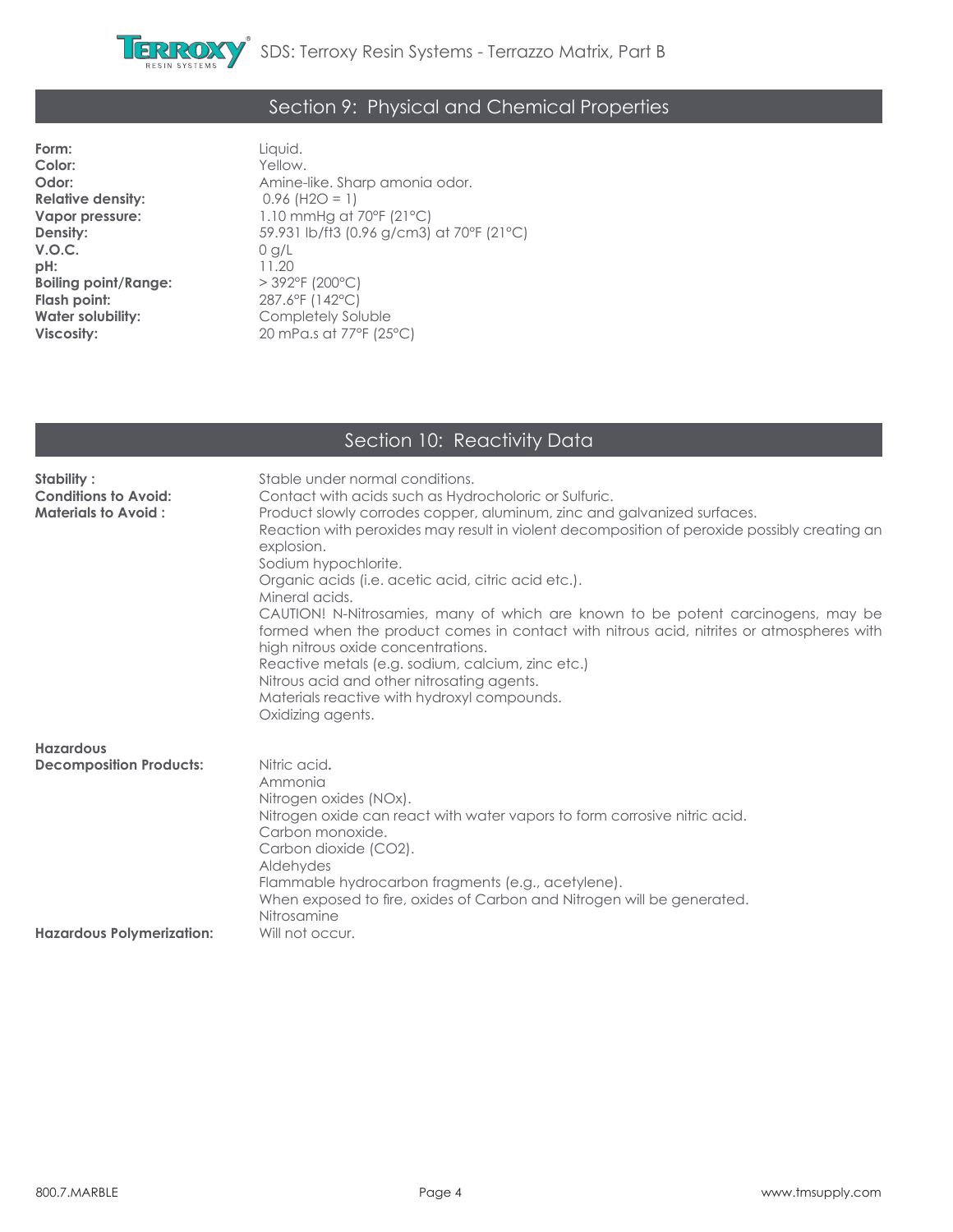

### Section 11: Toxicological Information

#### **Acute Health Hazard**

| Ingestion:                   | $LD50: > 1,620$ mg/kg                                                             |
|------------------------------|-----------------------------------------------------------------------------------|
| Species:                     | Rat                                                                               |
| Method:                      | Estimated                                                                         |
| Inhalation:                  | No data available.                                                                |
| Skin.:                       | $LD50: > 2,000$ mg/kg                                                             |
| Species:                     | Rabbit.                                                                           |
| Method:                      | Estimated.                                                                        |
| Eye irritation/corrosion:    | Severe eye irritation.                                                            |
| Acute dermal                 |                                                                                   |
| irritation/corrosion:        | Severe skin irritation. Corrosive to the skin of a rabbit.                        |
| Sensitization:               | Sensation has occurred in laboratory animals after repeated exposure.             |
| <b>Chronic Health Hazard</b> |                                                                                   |
|                              | Results from a battery of short term genotoxicity tests on this material or its c |

Results from a battery of short term genotoxicity tests on this material or its components indicate mutagenic activity.

### Section 12: Ecological Information

#### **Ecotoxicity effects**

Aquatic toxicity: No data available.

| Toxicity to fish - Components: |                          |
|--------------------------------|--------------------------|
| Phenol:                        | LC50 (96 h) : 0.128 mg/l |

Species: Fathead Minnow (Pimephales Promelas).

Toxicity to daphnia - Components: Phenol: EC50 (48 h) : 0.0848 mg/l Species : Daphnia Phenol: EC50 (48 h) : 0.19 mg/l Species : Daphnia

Toxicity to other organisms: No data available.

#### **Persistence and degradability**

Mobility: No data available.

Bioaccumulation: No data available.

Bioaccumulation - Components:<br>Phenol: Modera Moderate bioaccumulation potential.

### Section 13: Disposal Considerations

| Waste from residues /   | Dispose in an approved incinerator or an approved landfill. Contact supplier if quidance is            |
|-------------------------|--------------------------------------------------------------------------------------------------------|
| unused products:        | required.                                                                                              |
| Contaminated packaging: | Dispose of container and unused contents in accordance with federal, state, and local<br>requirements. |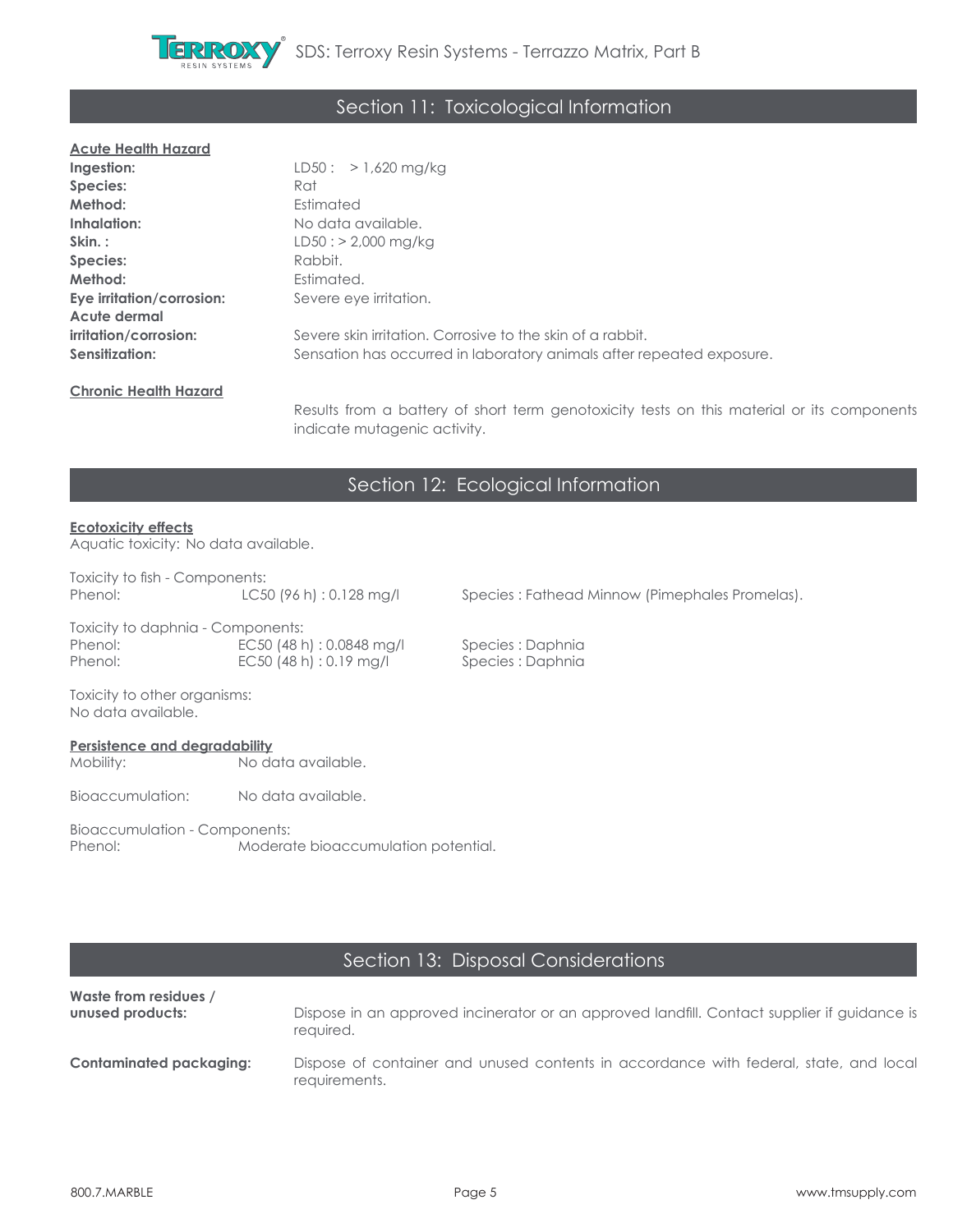

### Section 14: Transport Information

| <u>DOT</u><br>Proper shipping name:<br>Class:<br>UN/ID No.:<br><b>Packing group:</b><br><b>NAERG No.:</b> | Liquid, corrosive, n.o.s. (4,4'-Triethylenetetramine, Nonylphenol)<br>8<br><b>UN1760</b><br>$\mathbb{H}$<br>153 |
|-----------------------------------------------------------------------------------------------------------|-----------------------------------------------------------------------------------------------------------------|
| <b>IATA</b><br>Proper shipping name:<br>Class:<br>UN/ID No.:<br><b>Packing group:</b>                     | Liquid, corrosive, n.o.s. (4,4'-Triethylenetetramine, Nonylphenol)<br>8<br><b>UN1760</b><br>$\mathbf{III}$      |
| <b>IMDG</b><br><b>Proper shipping name:</b><br>Class:<br><b>UN/ID No.:</b><br>Packing group:              | Liquid, corrosive, n.o.s. (4,4'-Triethylenetetramine, Nonylphenol)<br>8<br><b>UN1760</b><br>Ш                   |
| <u>TDG</u><br>Proper shipping name:<br>Class:<br><b>UN/ID No.:</b><br><b>Packing group:</b>               | Liquid, corrosive, n.o.s. (4,4'-Triethylenetetramine, Nonylphenol)<br>8<br>UN1760<br>Ш                          |

### Section 15: Regulatory Information

### OSHA Hazard Communication Standard (29 CFR 1910.1200) Hazard Class(es)Corrosive. Sensitizer.

| Country     | Regulatory List | <b>Notification</b>                                                                                                |
|-------------|-----------------|--------------------------------------------------------------------------------------------------------------------|
| <b>USA</b>  | <b>TSCA</b>     | Included on Inventory                                                                                              |
| EU          | <b>EINECS</b>   | Included on EINECS inventory or polymer substance, monomers included<br>on EINECS inventory are no longer polymer. |
| Canada      | <b>DSL</b>      | Included on Inventory                                                                                              |
| Australia   | <b>AICS</b>     | Included on Inventory                                                                                              |
| Japan       | <b>ENCS</b>     | Included on Inventory                                                                                              |
| South Korea | ECL             | Not on Inventory                                                                                                   |
| China       | <b>SEPA</b>     | Included on Inventory                                                                                              |
| Philippines | <b>PICCS</b>    | Included on Inventory                                                                                              |

EPA SARA Title III Section 312 (40 CFR 370) Hazard Classification:

Acute Health Hazard

EPA SARA Title III Section 313 (40 CFR 372) Component(s) above 'de minimus' level:

None.

US. California Safe Drinking Water & Toxic Enforcement Act (Proposition 65):

 This product does not contain any chemicals known to State of California to cause cancer, birth defects or any other harm.

WHMIS Hazard Classification:

Toxic Material Causing Other Toxic Effects, Corrosive Material